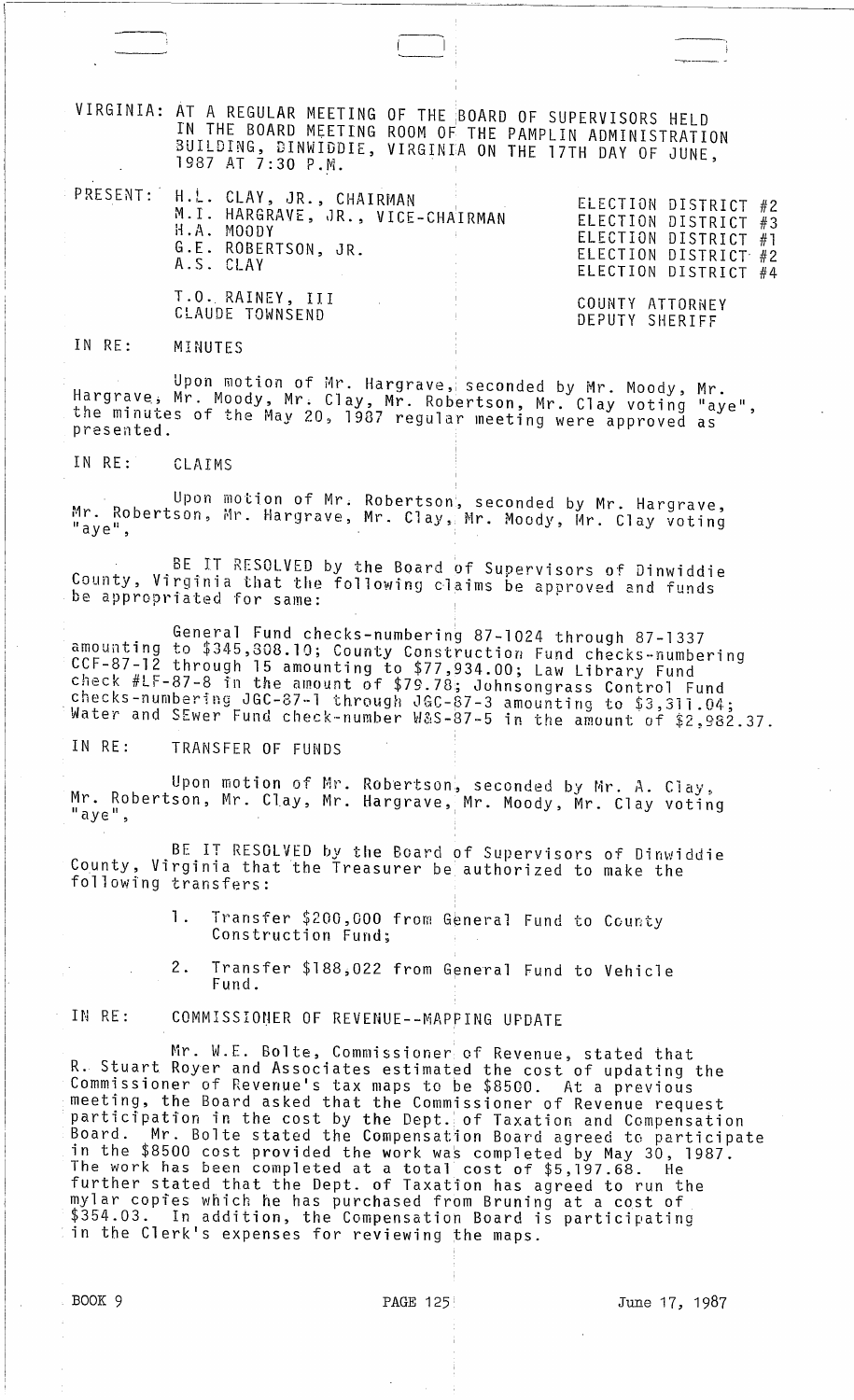### IN RE: TREASURER

The Treasurer was not present. The Board received copies<br>of his monthly report prior to the meeting.

IN RE: BUILDING INSPECTOR

The Building Inspector was not present. The Chairman read his monthly report.

IN RE: ANIMAL WARDEN

Mr. Robert Rainey, Deputy Animal Warden, was present. The Board received copies of his report prior to the meeting.

IN RE: R. JOSEPH EMERSON, JR. -- APPOINTMENT AS ZONING ADMINISTRATOR

Upon motion of Mr. Hargrave, seconded by Mr. A. Clay, Mr. Hargrave, Mr. Clay, Mr. Robertson, Mr. Moody, Mr. Clay voting<br>"aye", Mr. R. Joseph Emerson, Jr. was appointed Zoning Administrator.

IN RE: R. JOSEPH EMERSON, JR.--APPOINTMENT AS SUBDIVISION AGENT

Upon motion of Mr. Hargrave, seconded by Mr. A. Clay, Mr. Hargrave, Mr. Clay, Mr. Robertson, Mr. Moody, Mr. Clay voting "aye", Mr. R. Joseph Emerson, Jr. was appointed SubdiVision Agent.

IN RE: A.S. CLAY--DECLARATION OF NO CONFLICT OF INTEREST

Mr. A.S. Clay stated his wife works for the Dinwiddie County School Board and does not affect his vote on the appointment<br>of a School Board member.

IN RE: APPOINTMENT OF SCHOOL BOARD MEMBER FOR ELECTION DISTRICT #2-~JAMES F. ANDREWS

Upon motion of Mr. Hargrave, seconded by Mr. Robertson, Mr. Hargrave, Mr. Robertson, Mr. Clay, Mr. Moody, Mr. Clay voting<br>"aye", Mr. James F. Andrews was appointed to the Dinwiddie County School Board, term expiring June 30, 1991.

IN RE: APPOINTMENT--PLANNING COMMISSION--JAMES L. MARTIN

Upon motion of Mr. Moody, seconded by Mr. Hargrave, Mr. Moody, Mr. Hargrave, Mr. Clay, Mr. Robertson, Mr. Clay voting "aye", Mr. James L. Martin was appointed to the Planning Commission to fill the unexpired term of Mr. Harrison Moody, expiring December 31, 1990.

IN RE: REAPPOINTMENT--JOHN TYLER BOARD OF DIRECTORS -- VANCE MITCHELL

Upon motion of Mr. Robertson, seconded by Mr. Moody, Mr. Robertson, Mr. Moody, Mr. Clay, Mr. Hargrave, Mr. Clay voting "aye", Mr. Vance Mitchell was reappointed to the John Tyler Board of Directors, term expiring June 30, 1991.

IN RE: SPECIAL ENTERTAINMENT PERMIT--JAMES E. WALKER

The Board received an application for a Special Entertainment Permit from Mr. James E. Walker to hold music festivals on June 27, 1987 and July 18, 1987 from 8:00 P.M. until 1 :00 A.M. at the Orioles Ball Park on Rt. 605. Mr. Walker was present in support of the request. Deputy Claude Townsend stated he did not know of any complaints received in the past at this' location.

Upon motion of Mr. Hargrave, seconded by Mr. A. Clay, Mr. Hargrave, Mr. Clay, Mr. Robertson, Mr. Moody, Mr. Clay voting<br>"aye", Mr. James E. Walker was granted a Special Entertainment Permit to hold music festivals on June 27, 1987 and July 18, 1987 from 8:00 P.M. until 1 :00 A.M. at the Orioles Ball Park on Rt. 605 with all the conditions stated therein. .

لواري المو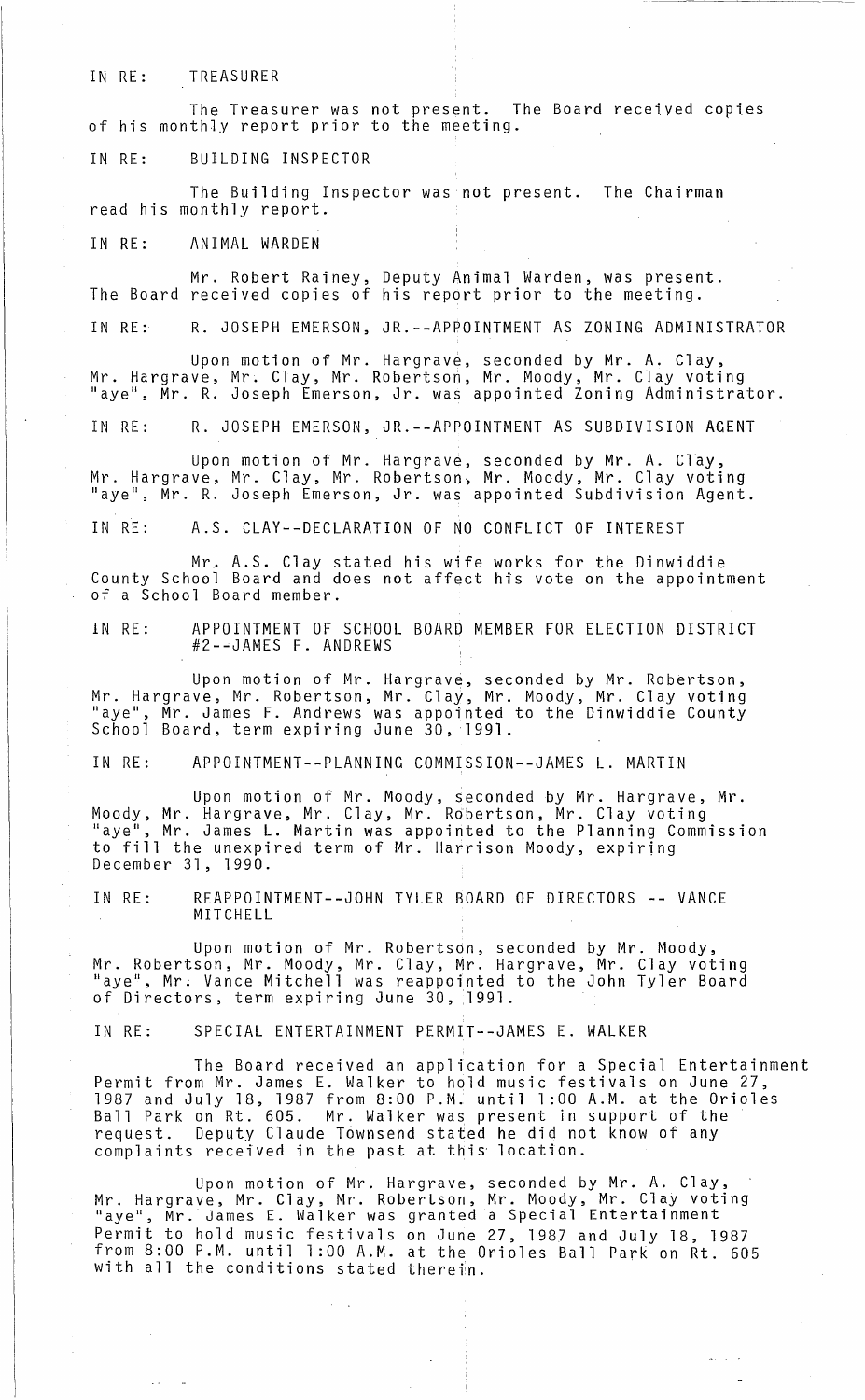IN RE: YOUTH SERVICES COMMISSION--REPORT ON YOUTH FORUM & ANNUAL REPORT

Mr. Mason Coleman, representing the Youth,Services Commission, gave a brief report on the Youth Forum and distributed copies of the annual work plan for the upcoming year.

Mr. H. Clay stated he was happy to have taken part in the Youth Forum and thanked the Commission for a job well<br>done.

IN RE: PUBLIC HEARING--A-87-3--WHOLESALE BUSINESS & STORAGE WAREHOUSE

This being the time and place as advertised in the Progress-Index on Wednesday, June 3, 1987 and Wednesday, June 10, 1987 for the Board of-Supervisors to conduct a public hearing *<sup>R</sup>*to consider for adoption an ordinance to amend the Dinwiddie County Code by adding wholesale business and storage warehouse to a business, general B-2 district.

The County Administrator reviewed the application and the action taken by the Planning Commission which was approval "with a conditional use permit" at their May 13, 1987 meeting. The amendment was requested by Mr. E.J. Blackwell who was present. His property is zoned Business, B-2 which does not allow a wholesale business and storage warehouse. The County Administrator stated<br>he did not feel this particular use demands a conditional use permit<br>attached to it.

Mr. E.J. Blackwell stated he plans to locate a storage warehouse on his property and rent out the space. It will not be used for personal storage. .

Mr. Robertson stated that the Planning Commission approved<br>the amendment but added "with a conditional use permit". However, the proposed ordinance does not contain that language. The County Administrator stated the ordinance was drafted at the request of Mr. Blackwell. The addition of a conditional use permit was recommended by the Planning Commission and must be acted on by the Board.

Mr: Hargrave stated that auto storage and open storage were already allowed in Business B-2 and is more unsightly. He therefore felt it would just add work to the Board to require a conditional use permit.

Mr. Moody stated the only problem without a conditional use permit is that Business B-2 sometimes borders on residential areas and they wuuld need to. keep an eye on the storage.

Mr. A. Clay stated he saw no need for a conditional use permit. It would cause an extra burden with paperwork.

Mr. H. Clay stated the Planning Commission did not recommend any certain conditions. It may be desireable to have more conditions later down the road.

The County Administrator stated the conditions would apply to everyone. If the Board adds a conditional use permit, Mr. Blackwell will have to go through the public hearing for a conditional use permit.

Mr. Robertson stated if they added the conditional use permit, it would give better protection. He could see no reason permic, ic would g<br>not to endorse i<mark>t.</mark>

Mr. Blackwell stated he had been waiting three months.

No one spoke in support or opposition.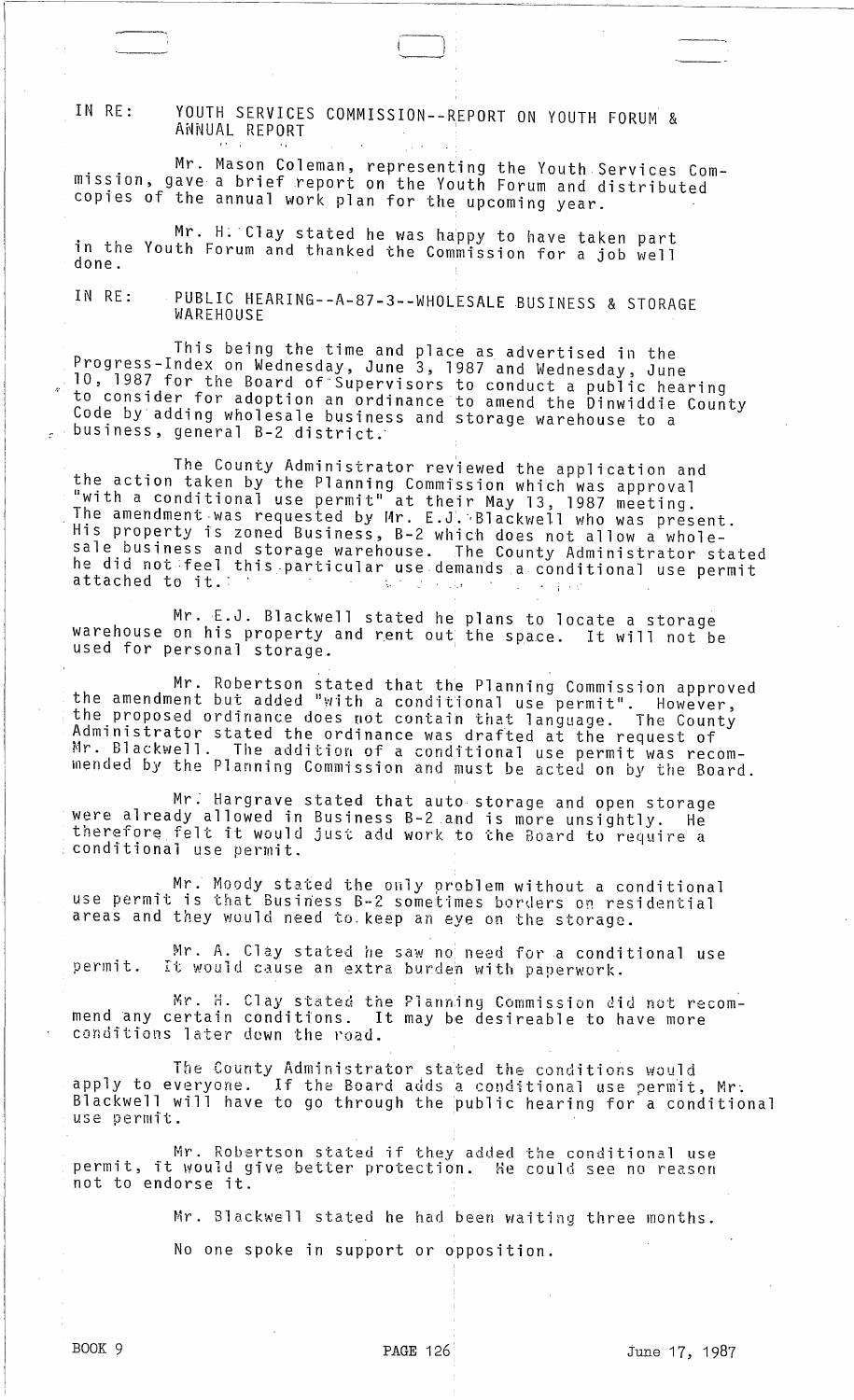Mr. H. Clay said with the possibility of Business B-2 abutting a subdivision, it may be better to be able to control appearance. They could have someone who wants to construct something undesireable.

Mr. Robertson asked the County Attorney for a ruling on having to go through another public hearing for the conditional use permit.

Mr. T.O. Rainey, III, County Attorney, stated the applicant only asked for an amendment to the ordinance, not a conditional use permit. Therefore, he would have to reapply under the new ordinance.

Mr. Robertson moved the disapproval of amendment A-87-3, to add to Business B-2 District, Wholesale Business and Storage Warehouse. Mr. Moody seconded the motion. Mr. Robertson, Mr. Moody, Mr. Hargrave, Mr. Clay, Mr. Clay voted "aye".

Mr. Hargrave asked why couldn't the Board consider the ordinance with a conditional use permit. He was advised the Board could consider it. Mr. Robertson stated it would give the Board an opportunity to look at each situation.

Mr. Robertson moved to reconsider amendment A-87-3. Mr. Hargrave seconded the motion. Mr. Robertson, Mr. Hargrave, Mr. Clay, Mr. Moody, Mr. Clay voted "aye".

Upon motion of Mr. Robertson, seconded by Mr. Hargrave, Mr. Robertson, Mr. Hargrave, Mr. Clay, Mr. Moody, Mr. Clay voting  $"$ aye",

BE IT ORDAINED by the Board of Supervisors, Dinwiddie. County, Virginia that the County Zoning Ordinance be amended by adding the following to Section 22-185:

> (36) Wholesale Business and Storage Warehouse, with conditional use permit.

In all other respects, said ordinance is hereby reordained.

IN RE:

VA. DEPT. OF HIGHWAYS & TRANSPORTATION--PUBLIC HEARING ON 1987-88 SECONDARY SYSTEM IMPROVEMENT BUDGET

This being the time and place as advertised in the Progress-Index on May 23, 24, 30, and 31, 1987 and June 6, 7, 13, and 14, 1987 and in the Monitor 6n June 3 and 10, 1987 to hold a joint public hearing to receive public input on the Va. Dept. of Highways and Transportation 1987-88 Secondary System Improvement Budget for Dinwiddie County.

Mr. MacFarland Neblett, Resident Engineer, VDH&T, presented the recommendations of the Highway Department as a result of the joint public hearing held with the Board of Supervisors on May 20, 1987.

The following people spoke:

1. Mrs. George R. Scott requested that Rt. 615 be paved. The Board discussed connecting Rt. 615 with Duncan Road if it is paved to provide more service to the public. This road could be considered when the Six-Year Plan is revised.

2. Mr. Calvin Ellington, representing the Reams Ruritan Club, requested that Rt. 605 be paved. Mr. Neblett stated Rt. 605 is currently in the Six-Year Plan.

3. Mr. Levy, Mrs. Emma Pate, and Mrs. Mary Sue Smith requested that Rt. 715 be paved.

4. Mrs. Pearl Bland spoke concerning Rt. 644. Mr. Neblett stated a preliminary field investigation had been held that day.

ا<br>الباري الباري ب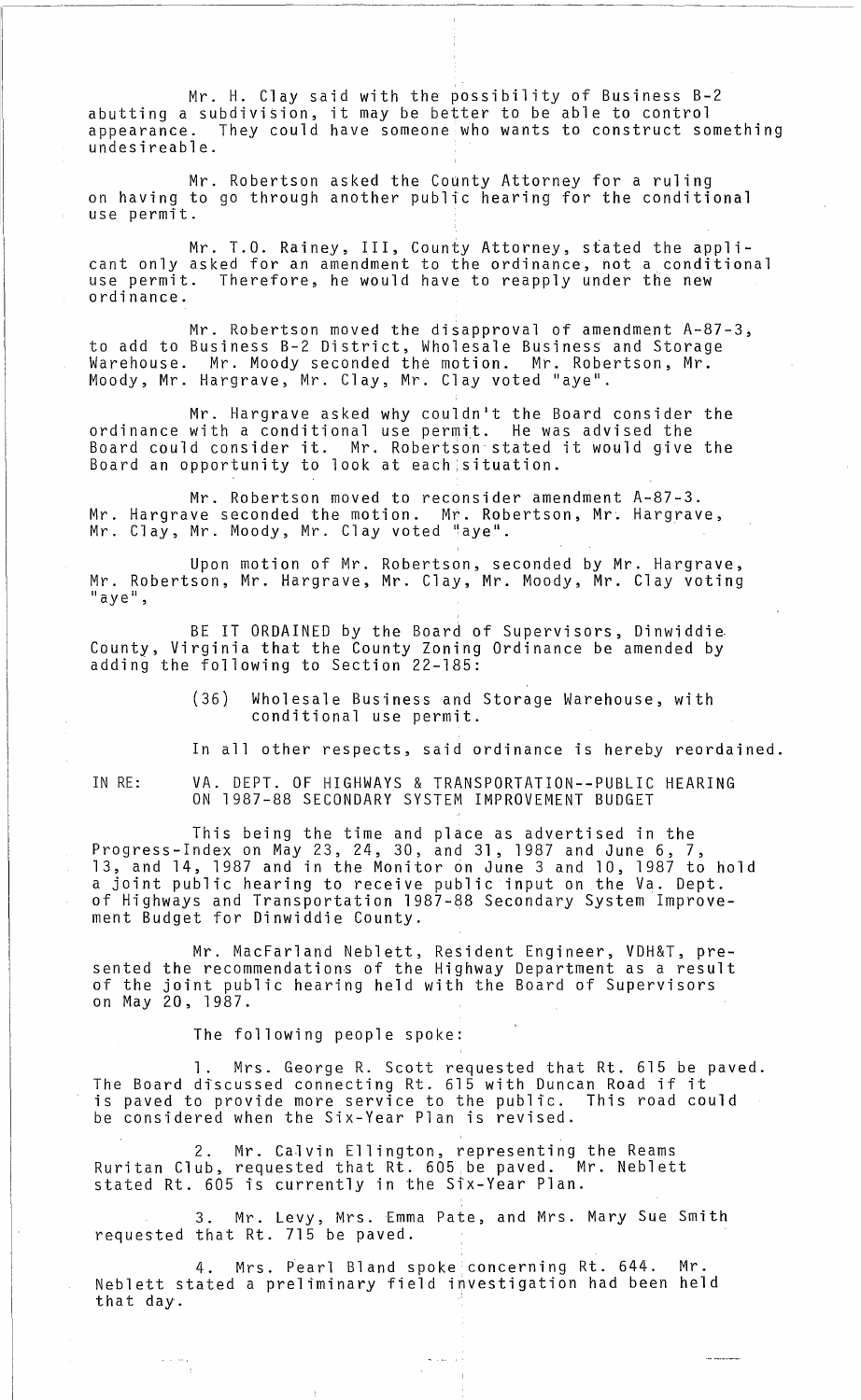Mr. H. Clay asked when the Six-Year Plan would be reviewed. Mr. Neblett stated it would probably be September.

 $\Box$ 

IN RE: VA. DEPT. OF HIGHWAYS & TRANSPORTATION--ADOPTION OF 1987-88 SECONDARY SYSTEM IMPROVEMENT BUDGET

Upon motion of Mr. Hargrave, seconded by Mr. A. Clay, Mr. Hargrave, Mr. Clay, Mr. Moody, Mr. Hargrave, Mr. Clay voting<br>"aye", the following resolution was adopted: "aye", the following resolution was adopted:

WHEREAS, the Board of Supervisors met with representatives<br>of the Va. Dept. of Highways and Transportation in a workshop session on May 20, 1987 to discuss the construction priorities for the 1987-88 Secondary System Improvement budget; and

WHEREAS, a public hearing was held jOintly with the Highway Department on June 17, 1987 to receive public input on the 1987-88 Secondary System Improvement Budget; and

WHEREAS, the comments received were directed to the Six-Year Plan and would not change the 1987-88 Improvement Budget as presented; and

WHEREAS, after giving consideration to the comments at the public hearing and the recommendations from the Va. Dept. of Highways and Transportation representatives, the Board of Supervisors concurs with the priorities listed in the 1987-88 Secondary System Improvement budget;

NOW THEREFORE BE IT RESOLVED by the Board of Supervisors<br>of Dinwiddie County, Virginia that the priority list of construction projects for Dinwiddie County's 1987-88 Secondary Improvement Budget be adopted as presented by the. Va. Dept. of Highways and Transportation.

IN RE: DINWIDDIE COUNTY WATER AUTHORITY--ROUTE 672 BRIDGE PROJECT--RELOCATION OF WATER & SEWER LINES

Mr. A.J. Eubank, Director, Dinwiddie County Water Authority, advised the Board that the construction of a new bridge on Rt. 672 over the N&W railroad is going to require the relocation of 800 feet of water line and 130' of sewer line. If the work is included with the bid solicited by the Highway Department, the cost is estimated to be \$24,000. If the work can be done before the State contract is let, the estimated cost is \$15,000 to \$16,000. Mr. Eubank stated the Water Authority, however; did not have the funds for this work.

Mr. Robertson stated the bridge replacement has been discussed for some time. He asked how they got into the situation of having to move the 1ihes. Mr. Eubank stated the Highway Department did not have any plans drawn at the time the water lines were installed. Mr. Robertson stated he felt the cost should be shared with the Highway Department and the railroad. The railroad has not increased their participation of 10%.

Mr. MacFarland Neblett, Resident Engineer, Va, Dept. of Highways and Transportation, suggested the Board may desire to pass a resolution requesting the Va. Dept. of Highways and Transportation to consider participating in the cost' of relocating the water and sewer 1 ines.

Upon motion of Mr. Hargrave, seconded by Mr. Robertson, Mr. Hargrave, Mr. Robertson, Mr. Clay, Mr. Moody, Mr. Clay voting<br>"aye", the following resolution was adopted:

WHEREAS, the Va. Dept. of Highways and Transportation is preparing to bid the construction of a new bridge on Route 672 over the N&W railroad; and

WHEREAS, the Dinwiddie County Water Authority has been notified by the Va. Dept. of Highways and Transportation that it must move approximately 800 feet of water and 130 feet of sewer line due to the bridge project; and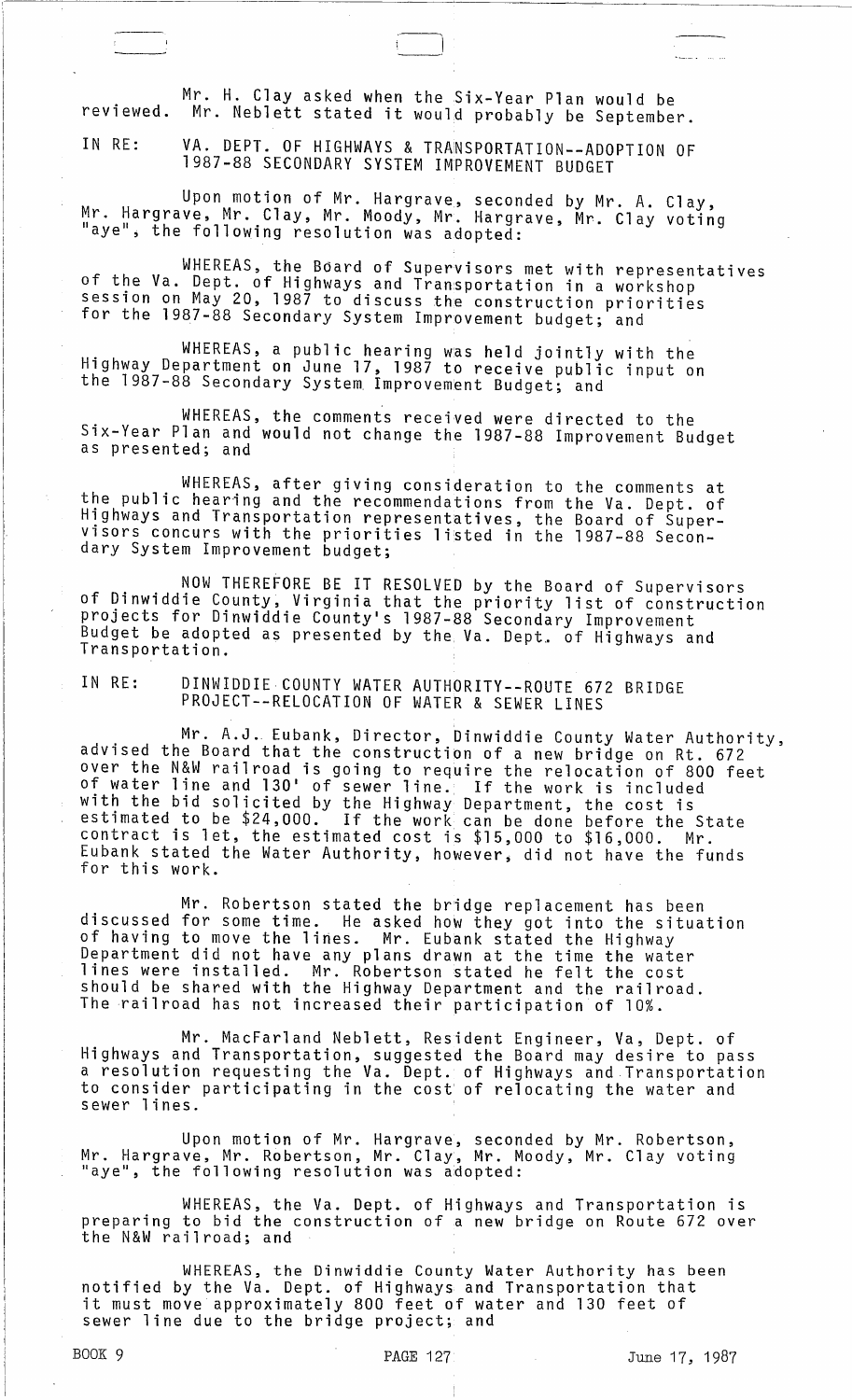WHEREAS, the estimated cost of the relocation of these lines is \$24,000;

NOW THEREFORE BE IT RESOLVED by the Board of Supervisors of Dinwiddie County, Virginia that the Va. Dept. of Highways and Transportation is hereby requested to include the relocation of the water and sewer lines in the cost of the bridge construction project on Route 672; and

BE IT FURTHER RESOLVED by the Board of Supervisors of Dinwiddie County, Virginia that these relocation costs would be funded from the Dinwiddie County Secondary Improvement funds allocated to this project.

IN RE: EXECUTIVE SESSION

Upon motion of Mr. Hargrave, seconded by Mr. A. Clay,<br>Mr. Hargrave, Mr. Clay, Mr. Moody, Mr. Robertson, Mr. Clay voting<br>"aye", pursuant to Sec. 2.1-344 (6) of the Virginia Freedom of Information Act, the Board moved into Executive Session at 9:29 P.M. to discuss legal matters. The meeting reconvened into Open Session at 10:03 P.M.

IN RE: TRASH CONTAINERS--AWARD OF BID

Two bids were received for trash dumpsters for the Dinwiddie County Landfill as follows:

> 1. 10 containers w/ double top lid Lewis Steel - \$395.00 each Cavalier Equip. - \$490.00 each

> 2 . 40 containers *wi* no top lid Lewis Steel -  $$370.00$  each Cavalier Equip.  $-$  \$440.00 each

Upon motion of Mr. A. Clay, seconded by Mr. Hargrave, Mr. Clay, Mr. Hargrave, Mr. Moody, Mr. Robertson, Mr. Clay voting "aye", the low bid of Lewis Steel, Inc. was accepted for 50 trash containers for the Landfill Department, total cost \$18,750.

IN RE: RECONSIDERATION OF POULTRY CLAIM--SARAH CHANDLER

Upon motion of Mr. Moody, seconded by Mr. Robertson, Mr. Moody, Mr. Robertson, Mr. Hargrave, Mr. Clay, Mr. Clay voting "aye", Ms. Sarah Chandler was awarded \$139~00 for 43 chickens and 4 guineas.

IN RE: TOWN OF MCKENNEY--ADDITION OF FIRE VEHICLES TO COUNTY INSURANCE POLICY

The County Administrator stated that at the last meeting, the McKenney Town Council requested funding from the Board for the following items:

- 1. Insurance coverage for the McKenney VFD fire vehicles.
- 2. A repeater system for the Town Sargeant.
- 3. Participation in the purchase of a brush truck for the McKenney VFD.

The County Administrator stated that funds for the repeater system were included in the budget and if funds work out, there will be some money in the Vehicle Fund to put towards the purchase of a brush truck.

Concerning the insurance coverage, he stated there are two alternatives: 1. Title the vehicles to the County or 2. Add the McKenney VFD.to the County's policy. The cost would be \$1500 and there is a \$1,000 deductible, which is the responsi- bility of the insured.

Mr. Hargrave stated he felt the County should participate with the McKenney VFD as it does with the others. However, he felt there is a need for more information on the department's need for a brush truck.

Upon motion of Mr. A. Clay, seconded by Mr. Moody, Mr.

 $\mathcal{F}$  ,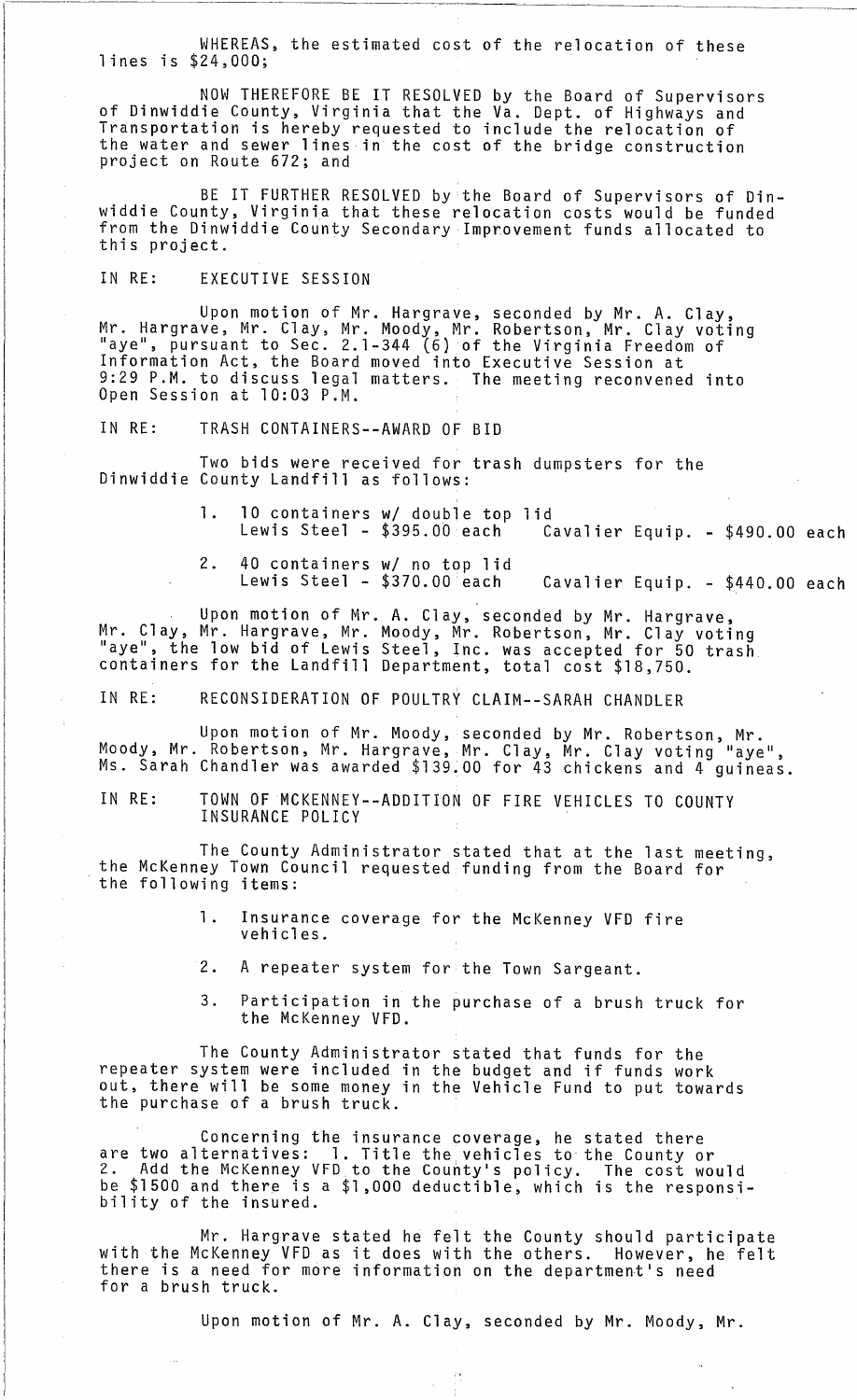Clay, Mr. Moody, Mr. Robertson, Mr. Hargrave, Mr. Clay voting<br>"ave", the addition of the McKenney VFD fire vehicles to the , the addition of the McKenney VFD fire vehicles to the County1s insurance policy with Chesterfield Insurers was approved effective July 1, 1987.

## IN RE: INFORMATION

The following information was included in the Board's material for this meeting:

1. Letter from Washington County urging adoption of a resolution to permit recognized volunteers who provide community service to receive a deduction or tax incentive on their Virginia income tax based upon a certain specified number of hours devoted to community work.

2. Letter from South Central Private Industry Council recognizing the appointment of N.C. Olgers to the Private Industry<br>Council.

3. Information from the Appomattox River Water Authority on the final Solid Waste Study and regional solid waste disposal concept.

## IN RE: EXECUTIVE SESSION

Upon motion of Mr. Hargrave, seconded by Mr. A. Clay, Mr. Hargrave, Mr. Clay, Mr. Robertson, Mr. Moody, Mr. Clay voting n. Halgrave, H.: Clay, H.: Robertson, H.: Hoody, H.: Clay vocing<br>"aye", pursuant to Sec. 2.1-344 (1) and (6) of the Virginia Freedom of Information Act, the Board moved into Executive Session at 10:20 P.M. to discuss legal and personnel matters. The meeting reconvened into Open Session at 10:43 P.M.

IN RE: ADJOURNMENT

Upon motion of Mr. Robertson, seconded by Mr. Hargrave, Mr. Robertson, Mr. Hargrave, Mr. Moody, Mr. Clay, Mr. Clay voting "aye", the meeting was adjourned at  $10:44$  P.M.  $\rho$ Upon motion of Mr. Robertson, set<br>
rtson, Mr. Hargrave, Mr. Moody, Mr<br>
he meeting was adjourned at 10:44

ATTEST

H.L. , CLAY, JR., JEHAIRMAN